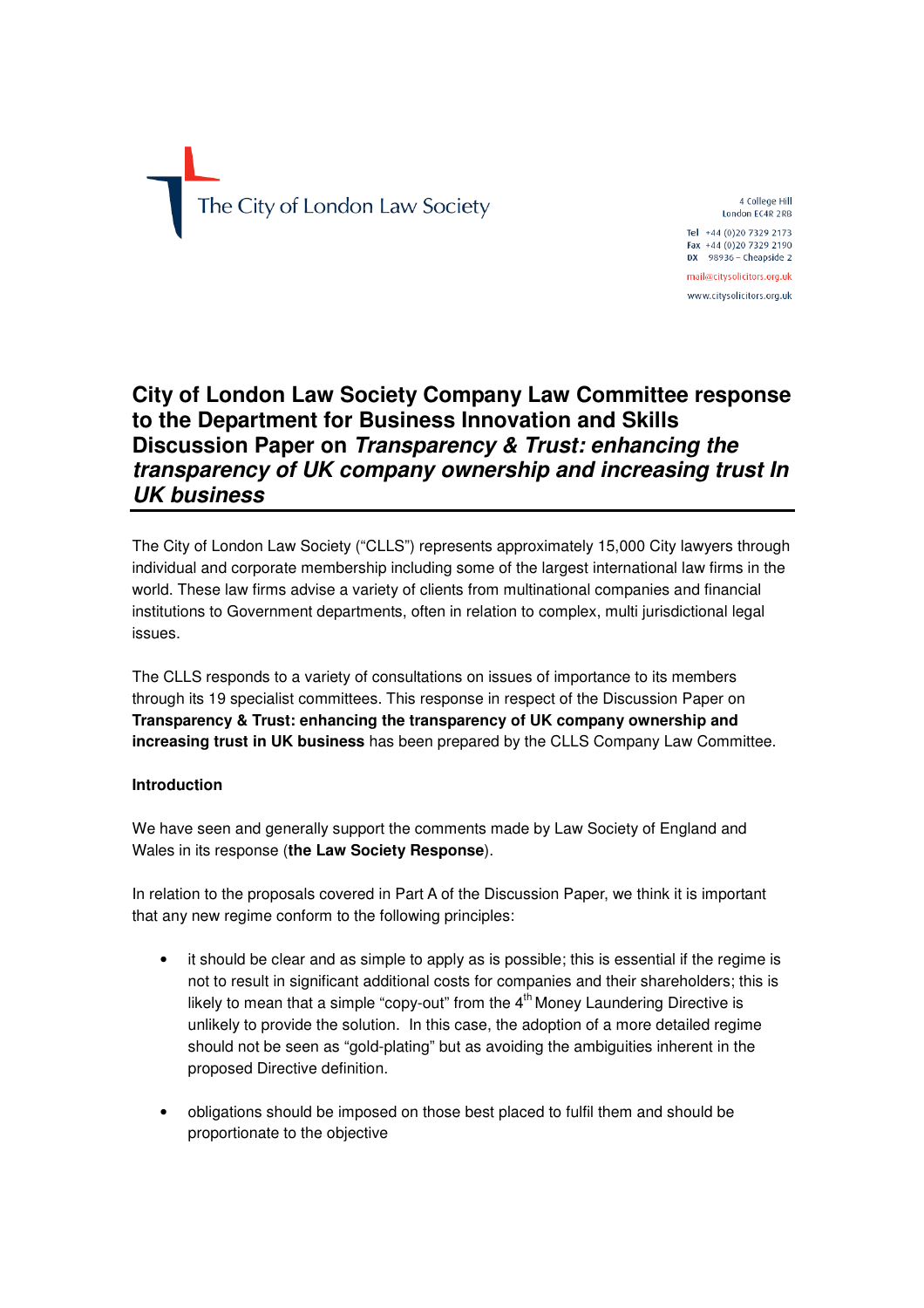• UK companies should not be put at a competitive disadvantage and the attractions of the UK as a place to incorporate should not be diminished; we recognise that it may be right for the UK to take the lead internationally and there may be a period during which the playing field is not level but that should be minimised so far as possible.

### *Part A*

### **Beneficial ownership and a central registry**

### **1. The proposed definition of beneficial ownership and its application in respect of information to be held by a central registry?**

We agree that the 25% level is appropriate. We think the Directive definition is unhelpfully vague, in particular in relation to:

- ownership through companies (it does not deal with the level of ownership that amounts to indirect ownership)
- ownership through trusts.

The regime for determining interests in shares in Part 22 of the Companies Act 2006 is thorough and has been tested over a number of years and we strongly recommend its adoption for the purposes of providing the framework for determining a person's direct and indirect ownership of a company. The one area that will need further work is in relation to "acting in concert". The Discussion Paper refers to the definition in the Takeover Code but we doubt that will be appropriate. The Takeover Code rules on acting in concert spread a very wide net (for example including advisers) and often require thorough investigation and fine judgements to be made. A more precise and more easily applicable definition will be required.

The definition refers to "controlling by other means", which is a particularly wide concept and left in those terms will be very difficult to apply in practice. It would be more efficient and effective if a more precise definition could be adopted.

### **2. The types of company and legal entity that should be in scope of the registry?**

We do not think LLPs should be included for the following reasons:

- members of LLPs are already registered at Companies House with information equivalent to that provided in respect of directors of a limited company (i.e. full information, updated on a real time basis).
- a LLP does not file its Members' Agreement, so the commercial arrangement between the members as to management, voting and economic rights is private. This is a key feature in the attractiveness of LLPs, and was extensively debated at the time that the LLP legislation was enacted with the conclusion being that maintaining privacy was the best way forward.
- a member of a LLP holds management, voting and economic rights, effectively combining the concept of director and shareholder of a limited company. Those rights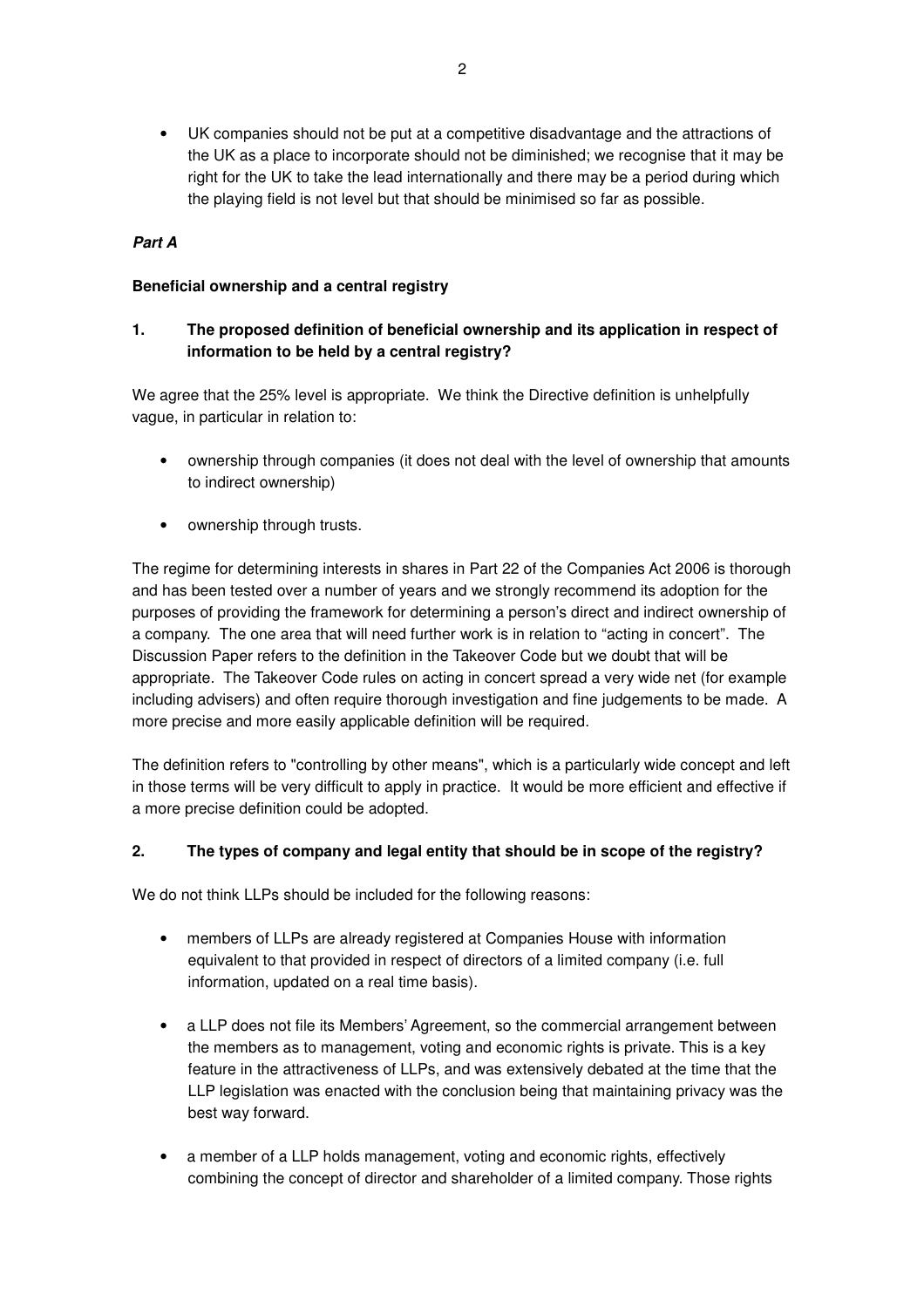need not be held proportionately to one another, and very frequently (much more frequently than for share capital for example) are held on a non-proportionate basis (e.g. voting rights may be "one man one vote", profits may be fixed or merit based or vary according to achievement of hurdles and day to day management may be delegated to a managing partner or managing board). As a result identifying the "beneficial owners" will be much more complex than for a limited company. We also note that a large number of LLPs operate in regulated sectors where the LLP itself and/or all members have been approved by the regulator and in practice therefore the anti-money laundering requirements can be satisfied relatively easily.

• LLPs are, for the vast majority of UK purposes, tax transparent. Therefore, in the context of combating tax evasion, the key is understanding the ownership structure of any corporate members, rather than the LLP itself, as tax is levied at the level of the member. That will be achieved by the proposals applying to limited companies (at least for UK entities). We note that HMRC is also currently consulting on detailed provisions aimed at combating certain potential abuses in the LLP context.

### **3. Whether there should be exemptions for certain types of company? If so, which?**

We agree that listed or AIM quoted companies that are subject to the regime for disclosure of interests under Chapter 5 of the Disclosure and Transparency Rules should be exempt from the requirement to provide information to the registry.

We suggest there is a case for companies in regulated sectors (e.g. financial services), where "controllers" (or similar) are subject to an approval regime to be exempt.

### **4. Extending Part 22 of the Companies Act 2006 to all companies as an aide to beneficial ownership identification by the company?**

We would agree with extending Part 22 to all companies. We think it will relatively rarely be necessary for private companies to use powers under Part 22 but it would provide a useful mechanism to allow companies to ascertain the identities of their beneficial owners.

**5. Placing a requirement on the company to identify the beneficial ownership of blocks of shares representing more than 25% of the voting rights or shares in the company; or which would give the beneficial owner equivalent control over the company in any other way?** 

We do not think it is necessary or appropriate to impose an obligation on the company. The obligation should fall on the person best able to fulfil it, which is the beneficial owner itself. Any obligation imposed on the company will inevitably risk becoming open ended and unduly burdensome.

### **6. Placing a requirement on beneficial owners to disclose their beneficial ownership of the company to the company?**

We would support the approach of imposing the obligation on the beneficial owner.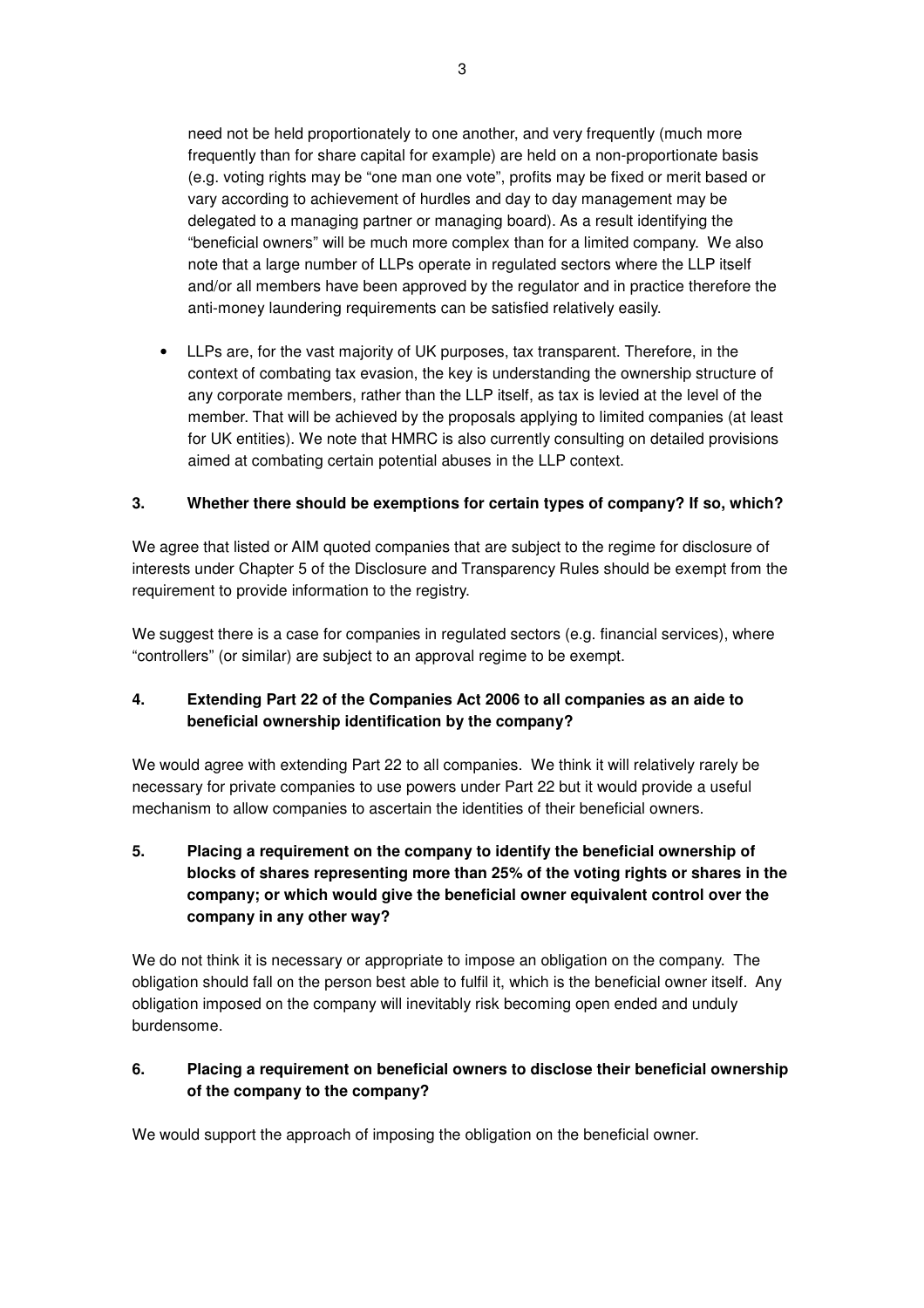# **7. Whether there are additional or other requirements we could apply to ensure that information on all companies' beneficial ownership is obtained? If so, what?**

We think a regime structured as we have suggested, with clear rules and an obligation placed on the person best able to comply will generally produce reliable information at a cost that should not be excessive. It may not be proof against a determined wrongdoer but we do not think the alternatives are likely to produce a better result.

# **8. Requiring the trustee(s) of express trusts to be disclosed as the beneficial owner of a company?**

As noted above, we think it will be very important to ensure that the rules are clear and easy to apply. Although the suggested approach is to some extent arbitrary it will be the easiest to apply. It may be appropriate for the trustee to be exempt from the obligation if a beneficiary of the trust is identified to the extent of that beneficiary's notified interest.

# **9. Whether it would be appropriate for the beneficiary or beneficiaries of the trust to be disclosed as the beneficial owner as well? Under what circumstances?**

We think it would be appropriate for a single beneficiary of a trust to be disclosed in the circumstances set out in the discussion paper. Beneficiaries should not be aggregated for this purpose unless they are acting together (in accordance with whatever rules are adopted on parties acting in concert)

# **10. Extending the investigative powers in the Companies Act 1985 to specified law enforcement and tax authorities?**

If additional authorities are to be given these powers the purposes for which they may exercise them should be made clear.

# **11. Using the requirements that apply in respect of a company's legal owners as the model for beneficial ownership information to be provided to the company and the registry?**

We agree with this approach.

# **12. If not, what additional or other information we might require? How?**

No comment.

# **13. Whether there is a need to introduce additional or other measures to ensure the accuracy of the beneficial ownership information that is filed with Companies House and retained on the register?**

We do not think any additional measures are appropriate. We do not agree that the fact that Companies House information is public helps ensure its accuracy.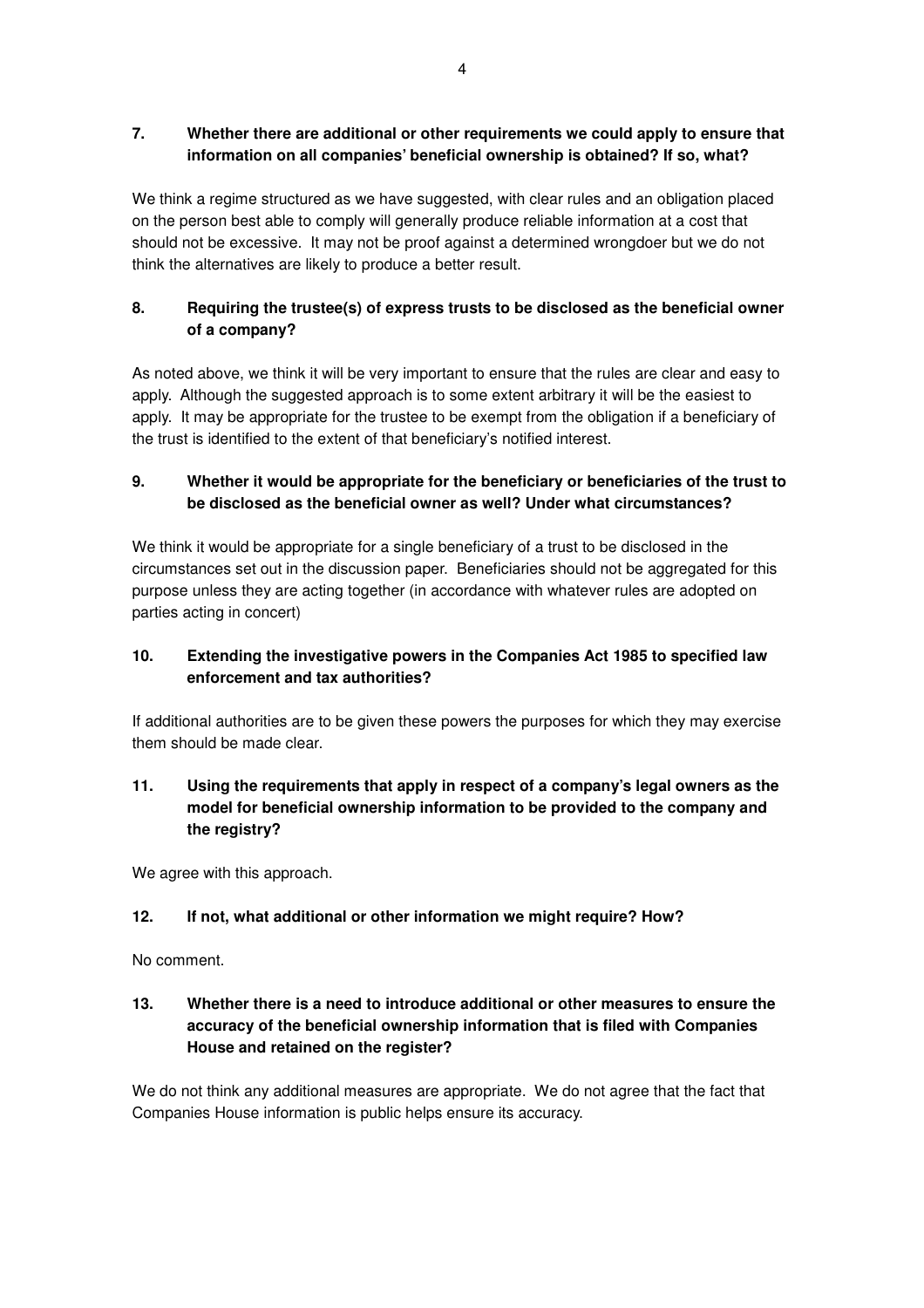# **14. If so, what? To what extent would the benefits of these measures outweigh the costs and other impacts?**

No comment.

# **15. Whether companies should be required to update beneficial ownership information at fixed intervals or as the information changes?**

For almost all companies we would expect beneficial ownership information to change infrequently. If the obligation to notify changes falls on the beneficial owner, we think updating as the information changes is the more straightforward approach.

# **16. Whether beneficial owners should be required to disclose changes in beneficial ownership information proactively to the company?**

See above. We think this is the right approach.

# **17. The appropriate timeframes for notification of changes to the company or Companies House?**

There is no particular urgency for the information to be updated as these companies are not actively traded. We suggest 21 or 28 days might be reasonable.

# **18. The broad possible costs and benefits of a policy change to the annual return.**

No comment.

# **19. Whether information in the registry should be made available publicly. Why? Why not?**

As a matter of principle, citizens should be entitled to organise their affairs privately unless there is a legitimate public interest that demands that the information be available to the public. We do not think a case has been made out for publicising the information.

# **20. If not, whether the information should be accessible to regulated entities? Why? Why not?**

We do not think regulated entities need a right to access the information. Where a regulated entity is dealing with the company it can and should (as now) request information on beneficial ownership. The effect of the proposed reforms will be to make that information more easily available and more reliable and that should be sufficient.

# **21. Whether a framework of exemptions should be put in place? If yes, which categories of beneficial owners might be included? How might this framework operate?**

If contrary to the view expressed above the information is made public, it would be essential that appropriate exemptions should be adopted.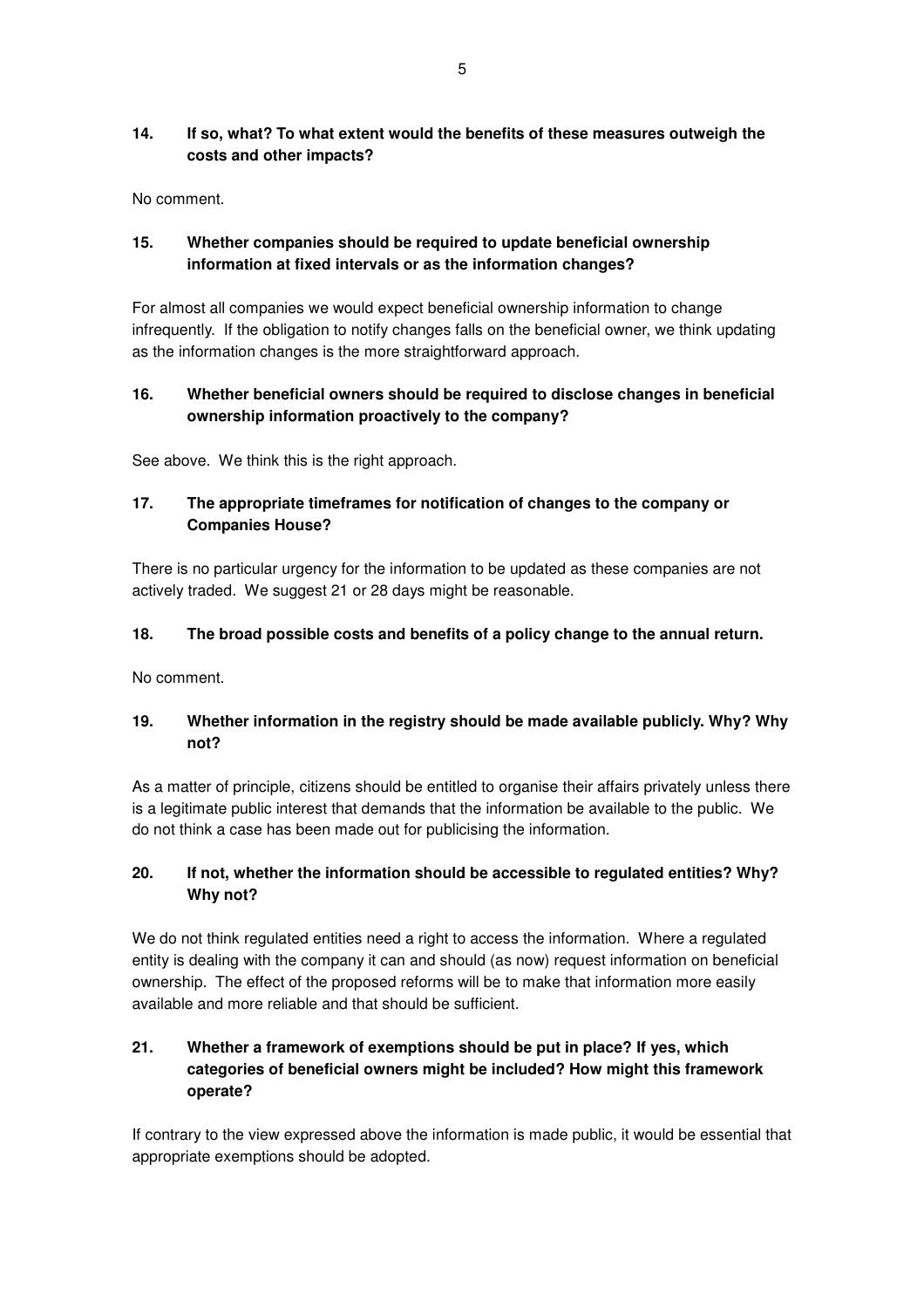# **22. The broad possible costs and benefits of a policy change to the registers of members?**

No comment.

**23. Whether beneficial ownership information held by the company should be made publicly available? How?** 

See 19 above.

**24. Should any framework of exemptions in relation to information held by the registry also apply to information held by the company?** 

Yes.

- **25. The costs and benefits of this policy change for companies, beneficial owners, regulated entities and other organisations.**
- **26. In particular:** 
	- **The link between the proposals and crime reduction**
	- **The link between the proposals and the incentives to invest**
	- **The numbers of companies affected**
	- **The amount of time it would take to obtain, collate and report data on beneficial ownership – for both simple and more complex ownership structures**
	- **Costs to the regulated entities**
	- **The changes which regulated entities might make to their actions**
	- **The number of beneficial owners**
	- **The degree of publicity and guidance required**
	- **Likely compliance**
	- **Potential unintended consequences**
	- **The varying impacts of the alternate options.**

No comment.

### **Bearer shares**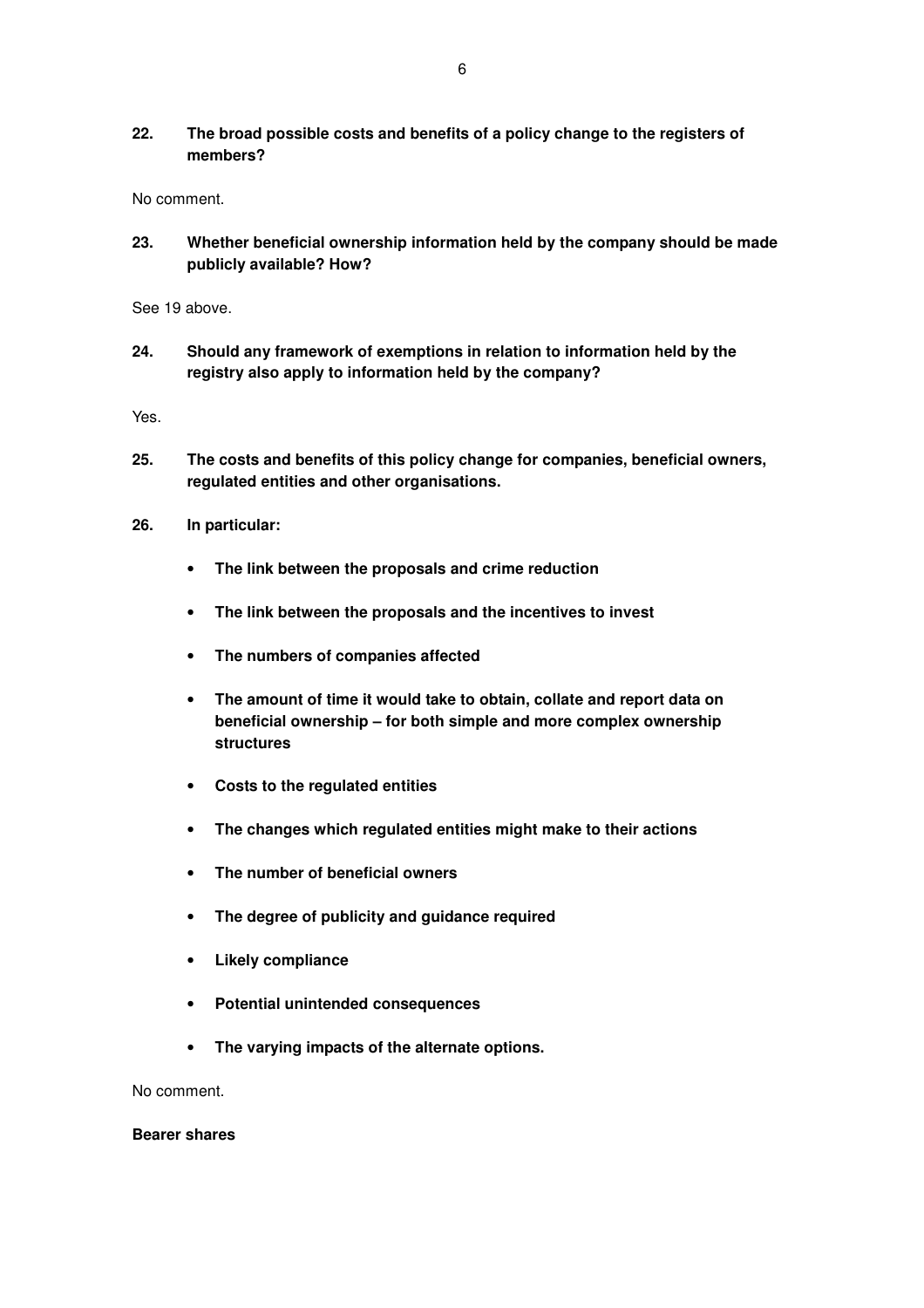# **27. Prohibiting the issue of new bearer shares.**

While we are not aware of any evidence of bearer shares in UK companies being misused, and so see no direct justification for their prohibition in a UK context, we are also not aware of any specific need to use such shares and acknowledge that their prohibition in the UK may facilitate their prohibition in other jurisdictions where they may be misused.

# **28. Whether individuals should be given a set period of time to convert existing bearer shares to ordinary registered shares? How long?**

We question whether conversion is of existing bearer shares is justified. It would not appear that there is a major problem and any arrangement for dealing with holders who do not convert (whatever period is set) will be in the nature of an expropriation and in principle undesirable.

# **29. Whether there are additional or other measures that we might take?**

No comment.

# **30. The costs and benefits of this policy change.**

We are not in a position to estimate the costs but we have not identified any continuing reason for shares to be in bearer form.

### **Nominee directors**

**31. Whether we should more widely communicate the application of directors' statutory duties to all company directors and whether we should – alternatively or in addition – require nominee directors to disclose their nominee status and the name of the beneficial owner on whose behalf they have been appointed? Why? Why not? If yes, should that disclosure be made available on the public record?** 

A communication exercise would be useful but it would be important to be clear that it was not addressed to the usual relationship between parent company an directors of subsidiaries, which in our experience is not a nominee arrangement. In our view a full abdication of responsibility by a director would be a breach of duty. In that context, requiring disclosure of a true nominee arrangement of the kind described would have the curious result of requiring an admission by the director concerned of a breach of duty.

# **32. Whether we should make it an offence for a director to legally divest themselves of the power to run the company. Why? Why not?**

We do not see any need for an offence. If there were to be an offence it would be important that it was not thereby suggested that the arrangement constituting an offence was effective.

# **33. Whether there are additional or other measures that we might take?**

We have considered whether it would be helpful to extend the "shadow director" provisions as suggested in the Law Society Response. We think that may be an approach worth examining in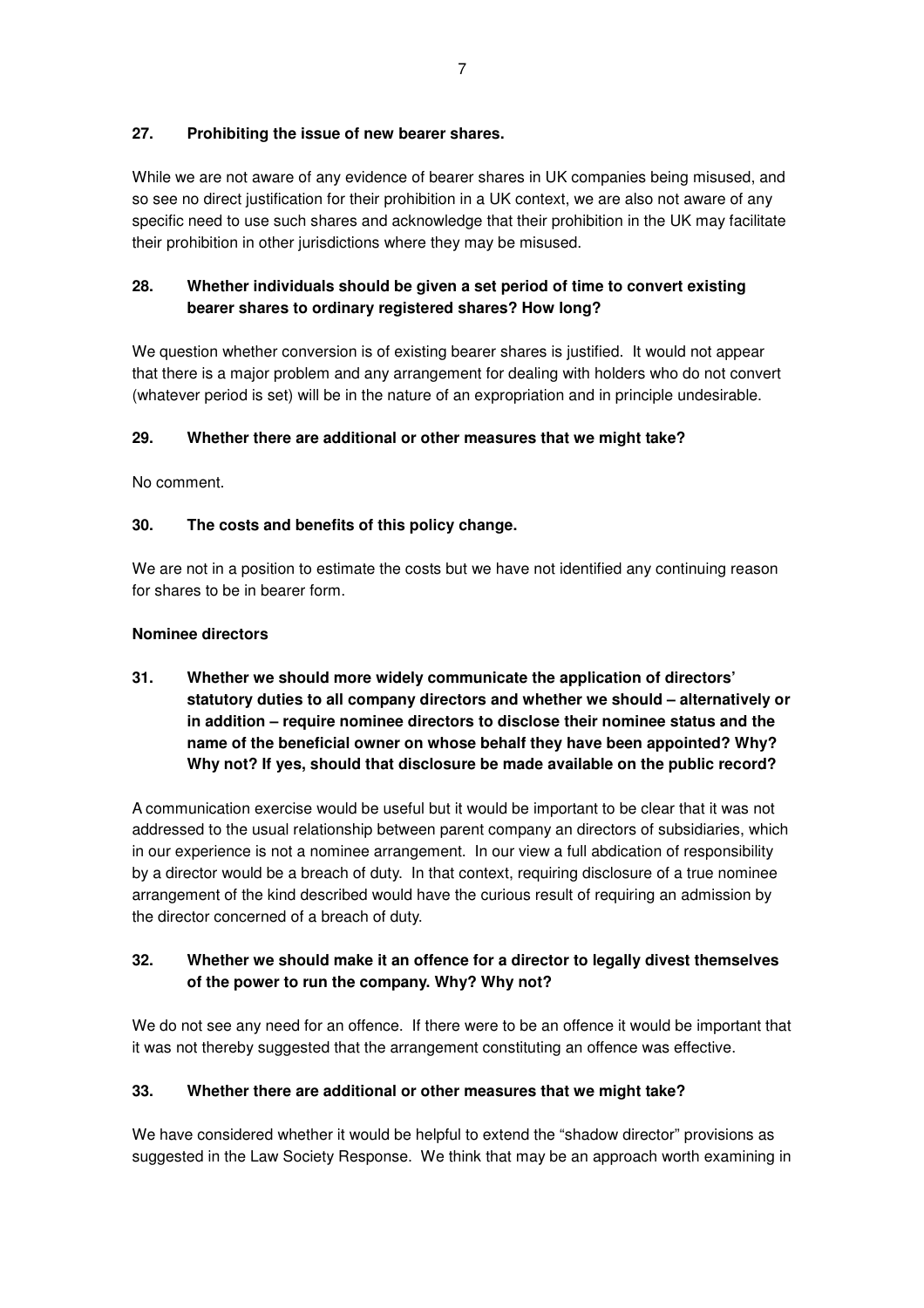more detail but we recognise the force of the "other view" referred to in the Law Society Response.

### **34. The costs and benefits of this policy change.**

No comment.

### **Corporate directors**

### **35. Whether we should prohibit UK companies from appointing corporate directors. Why? Why not?**

Corporate directors serve a useful purpose. In addition to the circumstances referred to in the Law Society Response they are used by groups of companies, where having a corporate director facilitates the administration of the companies (eg in relation to executing documents) and avoiding problems that can arise when individual directors cease to be employed by the group.

### **36. If yes, what transitional arrangements might be appropriate?**

No comment.

### **37. Whether there are additional or other measures that we might take?**

No comment.

### **38. The costs and benefits of this policy change.**

No comment.

*Part B* 

### **Clarifying the responsibilities of directors**

# **39. The merits of strengthening responsibilities of banking directors by amending the directors' duties in the CA06 to create a primary duty to promote financial stability over the interests of shareholders..**

We strongly oppose this proposal. We think it is unhelpful to confuse regulatory duties (for the benefit of and enforceable by the society as a whole, through effective regulators) with obligations to the company (enforceable by it and its shareholders). Maintaining the distinction is helpful to the decision making by directors, who can be advised on where the regulatory regime sets boundaries for their decisions and within that exercise their judgment on what will promote the success of the company. The objective of any reform of the corporate governance of regulated businesses should be to improve the quality of decision-making by those responsible for the management of the companies concerned. The objective should not be to avoid risk being taken on but to ensure that so far as possible risks are identified and properly balanced against the benefits that can be earned, within the boundaries of risk-taking that is acceptable to society as a whole, set by the regulatory system.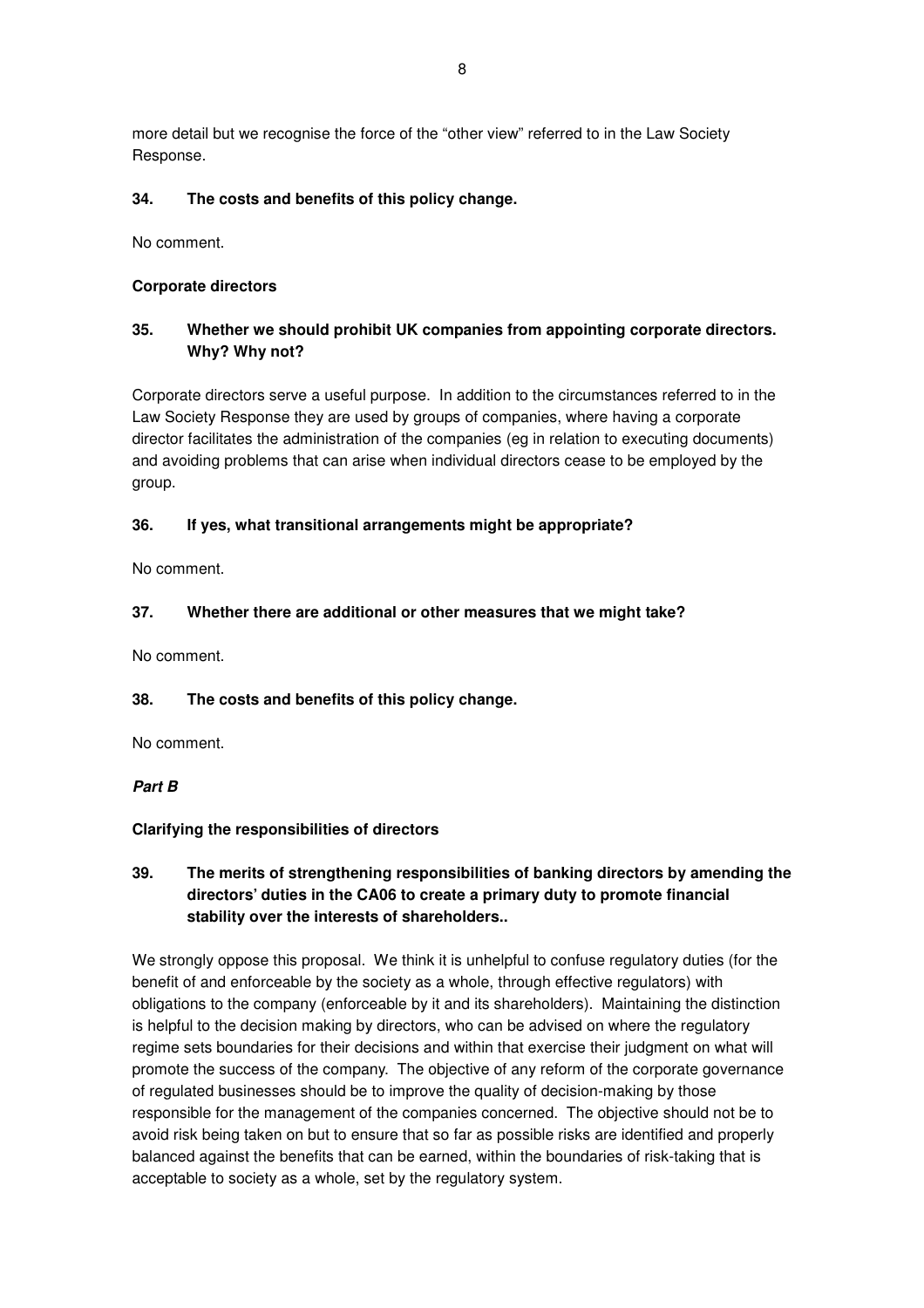In addition to this fundamental objection the following points can be made:

- $\circ$  if implemented this proposal may affect the ability of companies to raise capital (at the extreme, question their suitability for being listed) by raising questions about the extent to which the objectives of shareholders will be served;
- $\circ$  it is not clear how the "safety and soundness" duty would interact with the requirement to promote the success of the company for shareholders. By expressing this as a primary duty, it may be seen as overriding all decisions; for example, a decision to pay a dividend necessarily weakens the balance sheet of the company and therefore increases the risk to "safety and soundness";
- $\circ$  those responsible for enforcing fiduciary duties are likely to have little interest in enforcing public interest duties for their own sake;
- $\circ$  it is likely that shareholders in banks will see safety and soundness as an important objective (in furthering the success of the company); the current environment for board/shareholder relationships (the "stewardship" agenda) is different from that operating before the-financial crisis and the Government should wait to see whether that change in approach (and the regulatory changes that have been and are being made) leads to improved decision taking by boards before making a major change to the architecture of directors' fiduciary responsibilities;
- $\circ$  the proposal will be seen as increasing the risk for directors of banks and will reduce further the pool of competent individuals prepared to take on the risks of being a director.
- o the regulatory regime is capable of formulating and applying detailed rules applicable to different types of institutions, taking into account their relative importance to the financial system. A "one size fits all" standard is too blunt an instrument to apply to a highly nuanced set of issues.

### **Allowing sectoral regulators to disqualify**

# **40. Whether, in certain circumstances, directors barred or prohibited from senior positions in key sectors should be considered for disqualification from acting as directors of any CA06 company?**

The objective of this proposal is not clearly articulated in the Discussion Paper. It appears to be simply to provide regulators with an additional sanction against directors, and one which could have very serious consequences for the individual concerned. There is no evidence from recent experience with the banks that the regulator does not have adequate sanctions. It is asserted by some that directors of failed banks have not been "held to account" but if that is the case it is not for want of effective sanctions. Sectoral regulators are competent to determine whether an individual is fit to play a part in the management of a business within its area of regulation but we question whether such regulators are best placed to determine the fitness of those individuals to act as directors generally.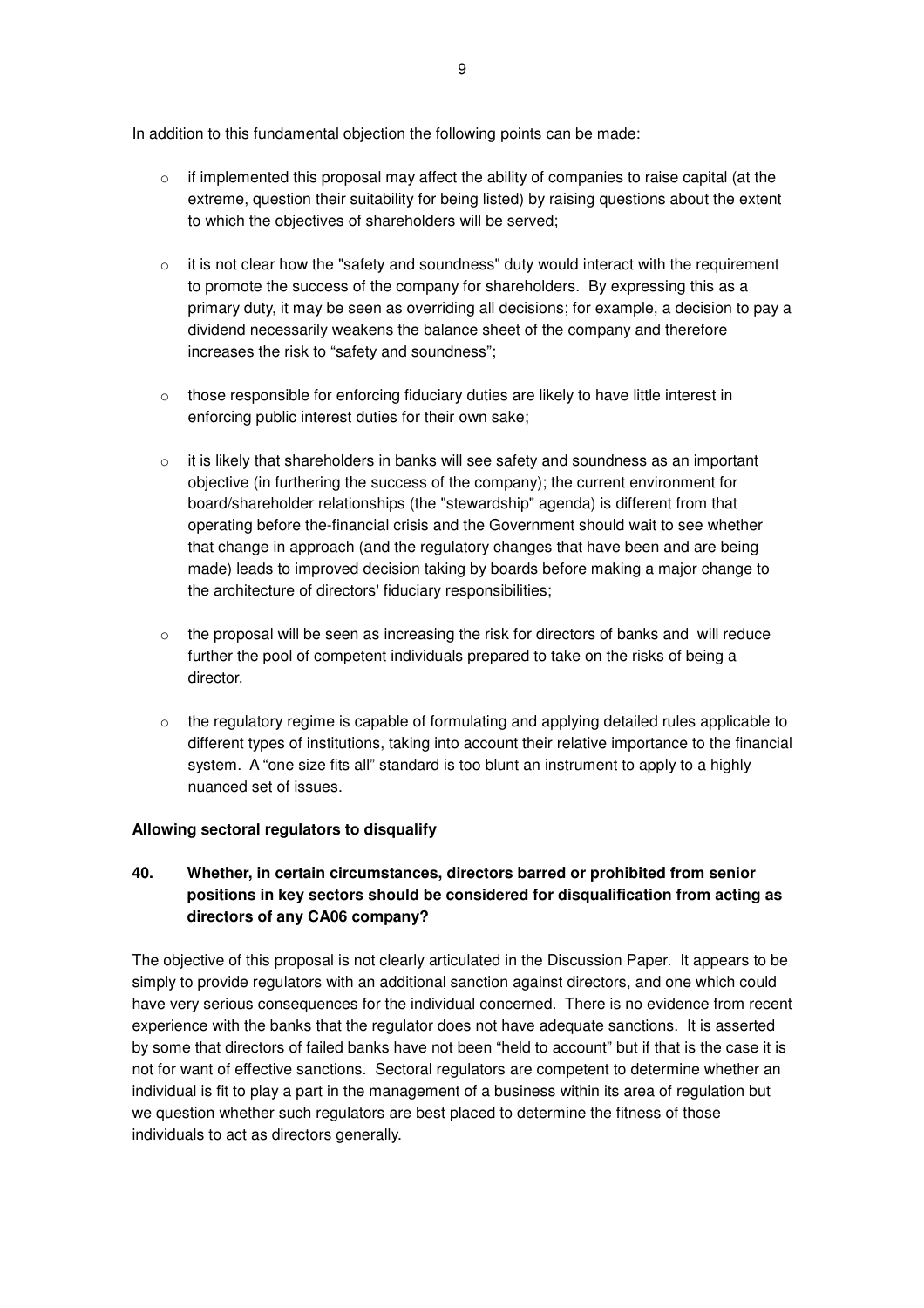**41. Which sectoral regulators should have the ability to make an application to the Court for a disqualification order, or to accept a disqualification undertaking from a director?** 

No comment.

### **42. The potential costs and benefits of this proposal.**

No comment.

### **Factors to be taken into account**

**43. Whether Schedule 1 to the CDDA should be amended to provide that any breach of sectoral regulations is a matter of unfitness that may be taken into account by the court in disqualification proceedings?** 

We would support such a change.

# **44. Whether Schedule 1 to the CDDA should be amended to provide that 'wider social impact' is a matter to be taken into account by the courts in disqualification proceedings?**

As is acknowledged in the Discussion paper social impact is a factor taken into account under the existing regime. Including an express reference gives rise to the problem of definition and runs the risk of thereby limiting the court's discretion to make the right decision in the circumstances of the case.

### **45. How wider social impact should be defined and whether a materiality test should be applied?**

We think it will prove difficult to achieve a satisfactory definition of "wider social impact". In particular, the extent to which non-economic impacts should be taken into account is potentially contentious.

- **46. Whether, where unfitness meriting disqualification has been found against a director of a company that dealt with high volume deposits or otherwise vulnerable creditors, two tariffs of disqualification should be handed down (or agreed by way of undertaking):** 
	- *A tariff with respect to acting in the management of all companies; and*
	- *An increased tariff with respect to acting in the management of any company dealing with high volume deposits or otherwise vulnerable creditors (or a company engaged in a business similar to that in relation to which he had been disqualified).*

We see problems of definition of the category of company concerned but if those can be resolved this may provide a useful flexibility.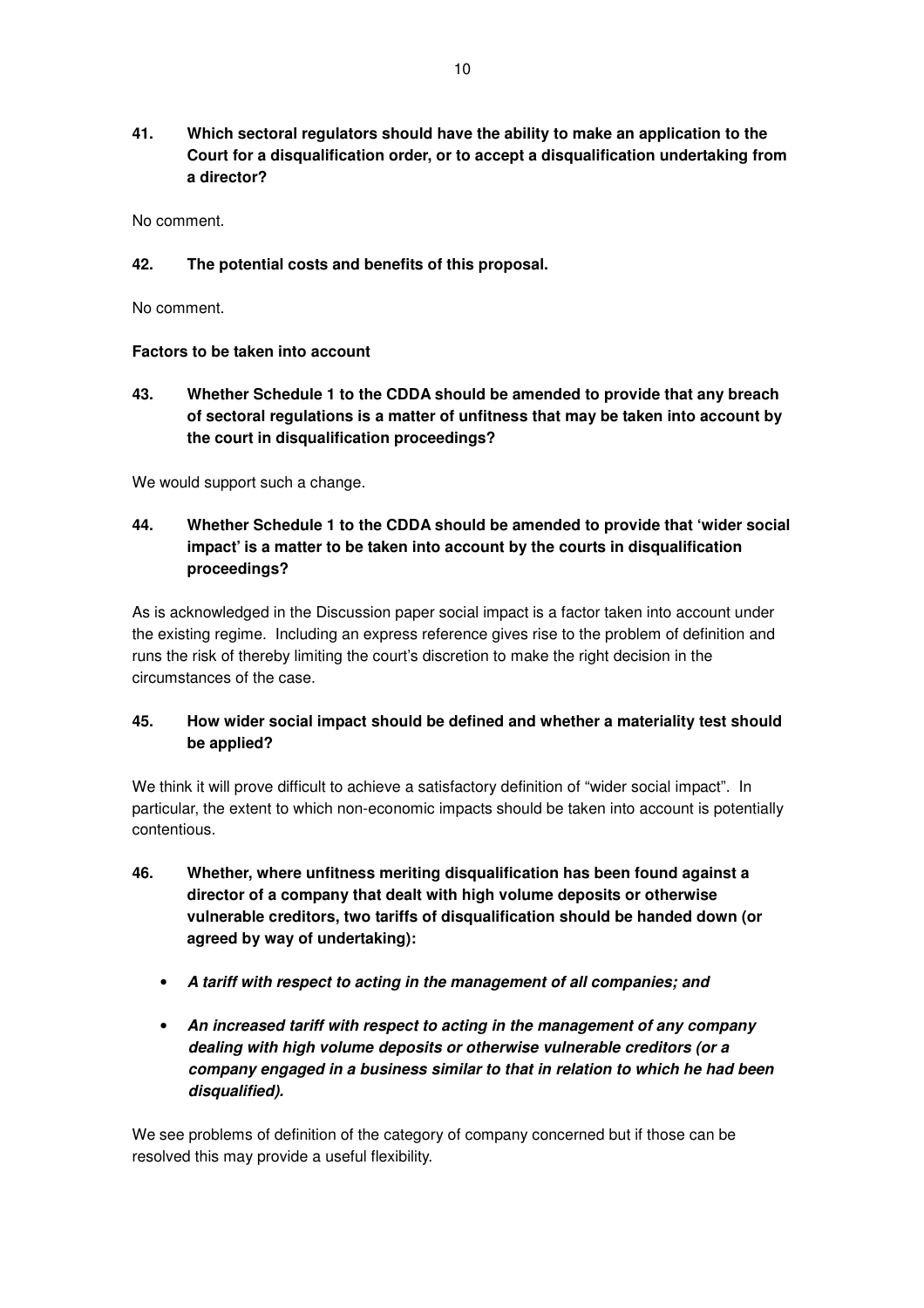**47. Whether Schedule 1 to the CDDA should be amended to provide that failure to pay particular regard to the protection of deposits, pre-payments or otherwise vulnerable creditors once a company has become insolvent is a matter to be taken into account by the court when deciding whether a director is unfit and should be disqualified (or by the Secretary of State in deciding whether to accept a disqualification undertaking)?** 

We do not think this is necessary.

**48. What account the court (and the Secretary of State when deciding whether to take action) should take of the track record of the director (including the number of failures a director has been involved in) when deciding whether or not to disqualify an individual and for how long?** 

This would seem effectively to change the burden of proof to the director to show that previous failures were not due to misconduct and we do not think that is justified.

# **49. Whether there should be a certain number of failures beyond which the presumption is that a director is unfit and should be disqualified. If so, what should that number be?**

To adopt a presumption based solely on a number of failures would lead to arbitrary results and would be unfair.

### **Improving financial redress**

**50. How frequently the possibility of bringing wrongful and fraudulent trading claims arise, are pursued and what value the existing civil remedies for wrongful and fraudulent trading provide?** 

No comment.

**51. Whether, if liquidators were able to sell or assign wrongful and fraudulent trading actions, more actions would be taken? If so, how many more?** 

We note the various drawbacks to this proposal identified by the Discussion Paper and do not believe the benefits will be sufficient to justify the proposed change.

### **52. To what extent creditors would benefit from this proposal?**

No comment.

# **53. What practical difficulties might prevent third parties pursuing claims and how these might be overcome?**

No comment.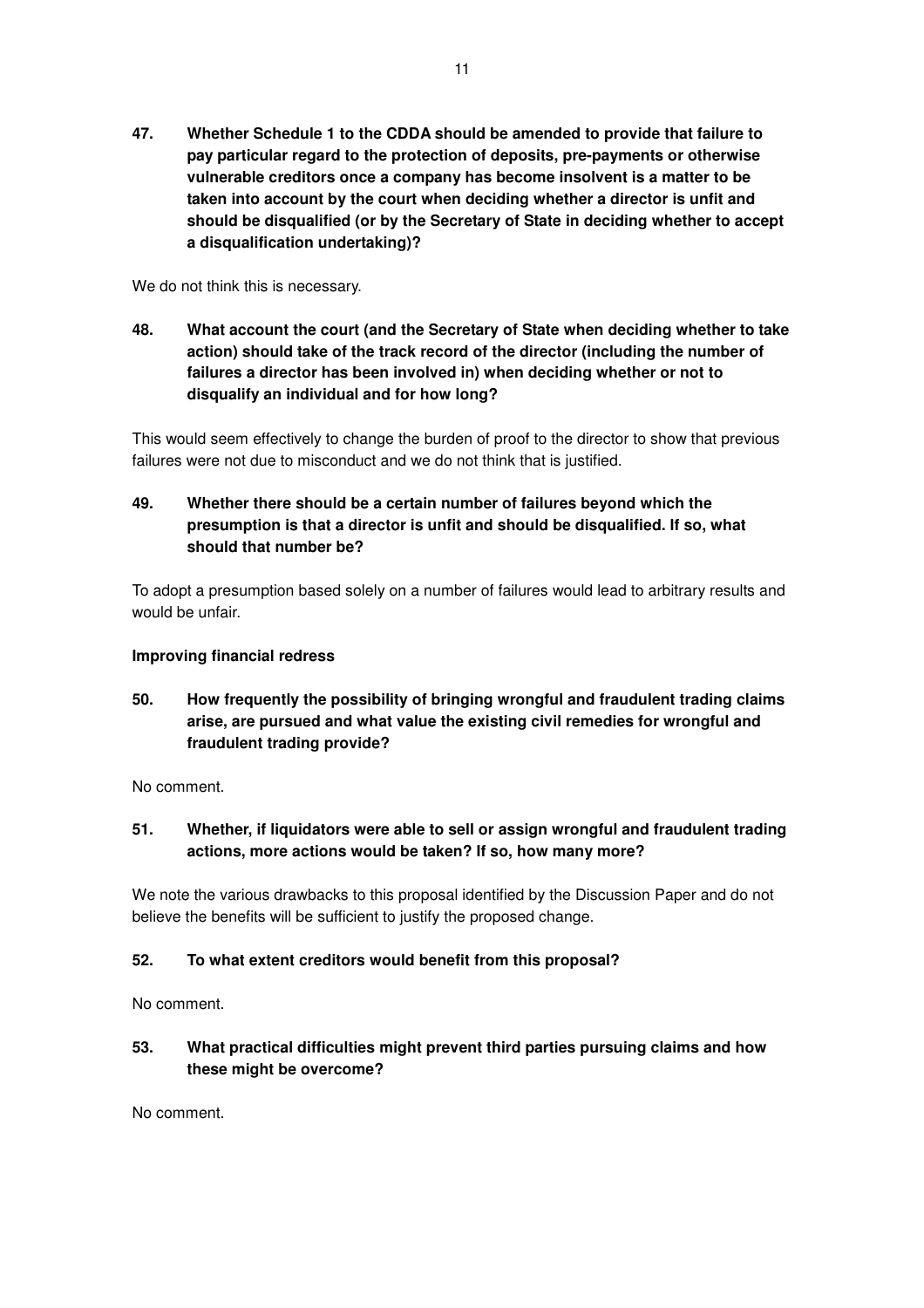**54. Whether safeguards would need to be introduced to prevent certain parties acquiring such a claim? If so, who should they apply to and what form they should take?** 

No comment.

### **55. Whether this proposal would improve confidence in the insolvency regime?**

No comment.

### **56. The benefits of giving courts the power to make compensatory awards against directors?**

It is not clear whether this proposal is intended to broaden the scope of the liability of directors. If the grounds for the compensatory award are the same as those that currently apply, this appears to involve the Secretary of State bringing a case that creditors themselves are not prepared to fund. We wonder whether taking that risk is a good use of taxpayers money.

### **57. The potential costs and drawbacks of this proposal?**

See above.

# **58. Who should receive any monies recovered by action: should it be creditors generally or left to the court to determine?**

We do not see how the court could decide that a particular creditor should benefit from a claim for breach of duties owed to the company. Any award would have to go to all creditors.

# **59. Whether the IS (acting on behalf of the Secretary of State) should be able to request and agree a compensation award from a director when it accepts an undertaking from the director not to act in the management of a company for a certain number of years?**

Would any such award amount to a settlement of the company's claims against the director? If not the director is in jeopardy of further claims and is unlikely to agree.

### **60. Whether this proposal would improve confidence in the insolvency regime?**

No comment.

### **Time limit**

# **61. Whether the period within which disqualification proceedings under section 6 of the CDDA must be instituted should be extended beyond two years?**

No comment.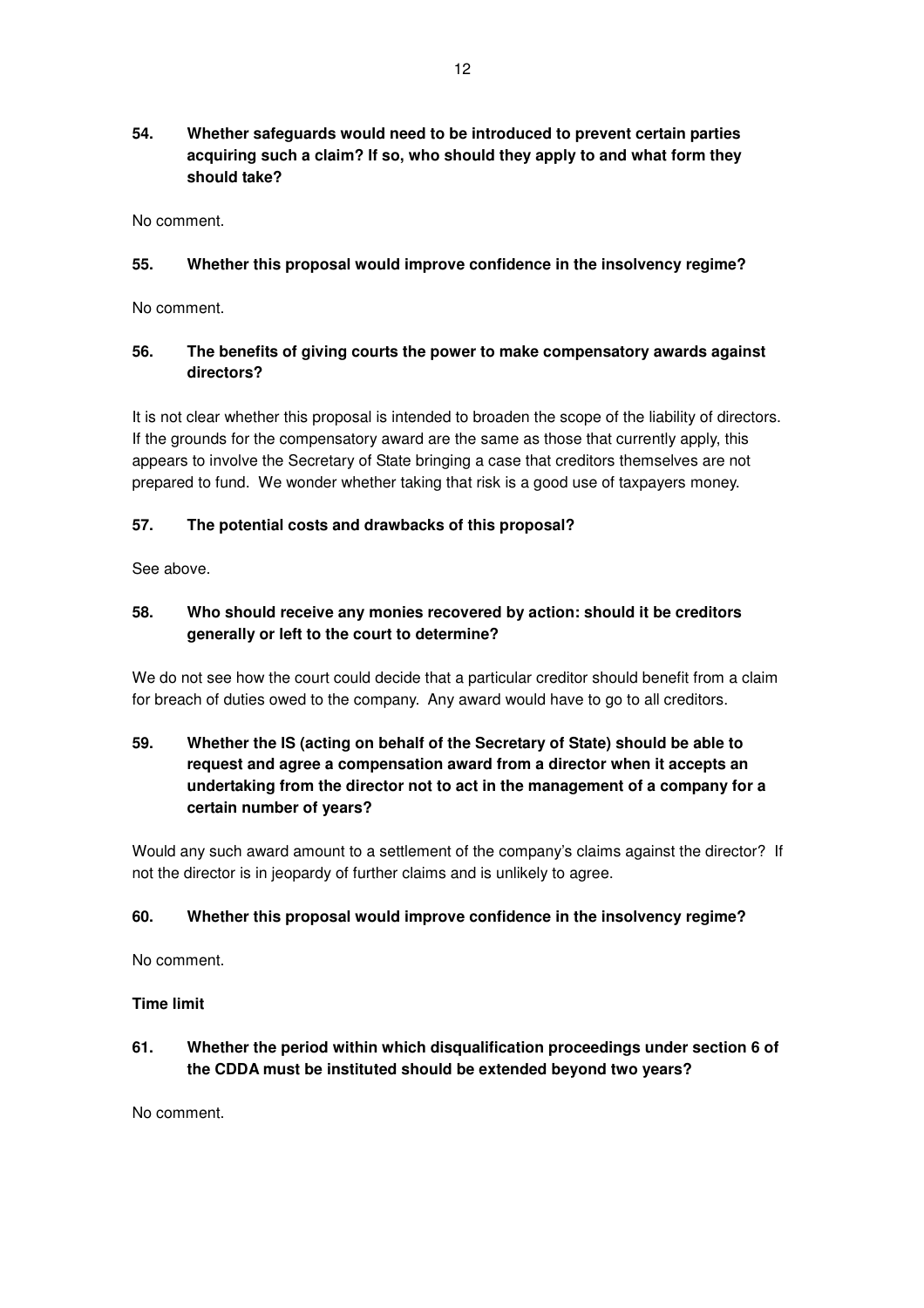# **62. If yes, should that period be five years, some other period, or no limit at all?**

No comment.

### **63. How many directors are likely to be affected?**

No comment.

### **Educating directors**

**64. Whether, if some form of director education were to be introduced, it would increase trust in the enforcement regime?** 

No comment.

**65. What form the training should take and who should provide it?** 

No comment.

**66. What would be the likely cost of such training?** 

No comment.

**67. Whether successfully completing any such training should enable a reduced period of disqualification; or should be a pre-condition for any disqualified director wishing to seek leave of the court to run a company whilst disqualified?** 

No comment.

**68. Whether there would be value in offering such training to all directors of failed companies – irrespective of whether they were disqualified - having regard to the fact that the director would need to cover the cost?** 

No comment.

### **Overseas restrictions**

**69. Whether regulations should be made using the powers in Part 40 of the CA06 to prevent persons who are subject to foreign restrictions (which fetter their freedoms to act in connection with the affairs of a company) being able to be directors or act in the management of companies in the UK?** 

We agree that it should be possible to disqualify individuals who are disqualified in other jurisdictions.